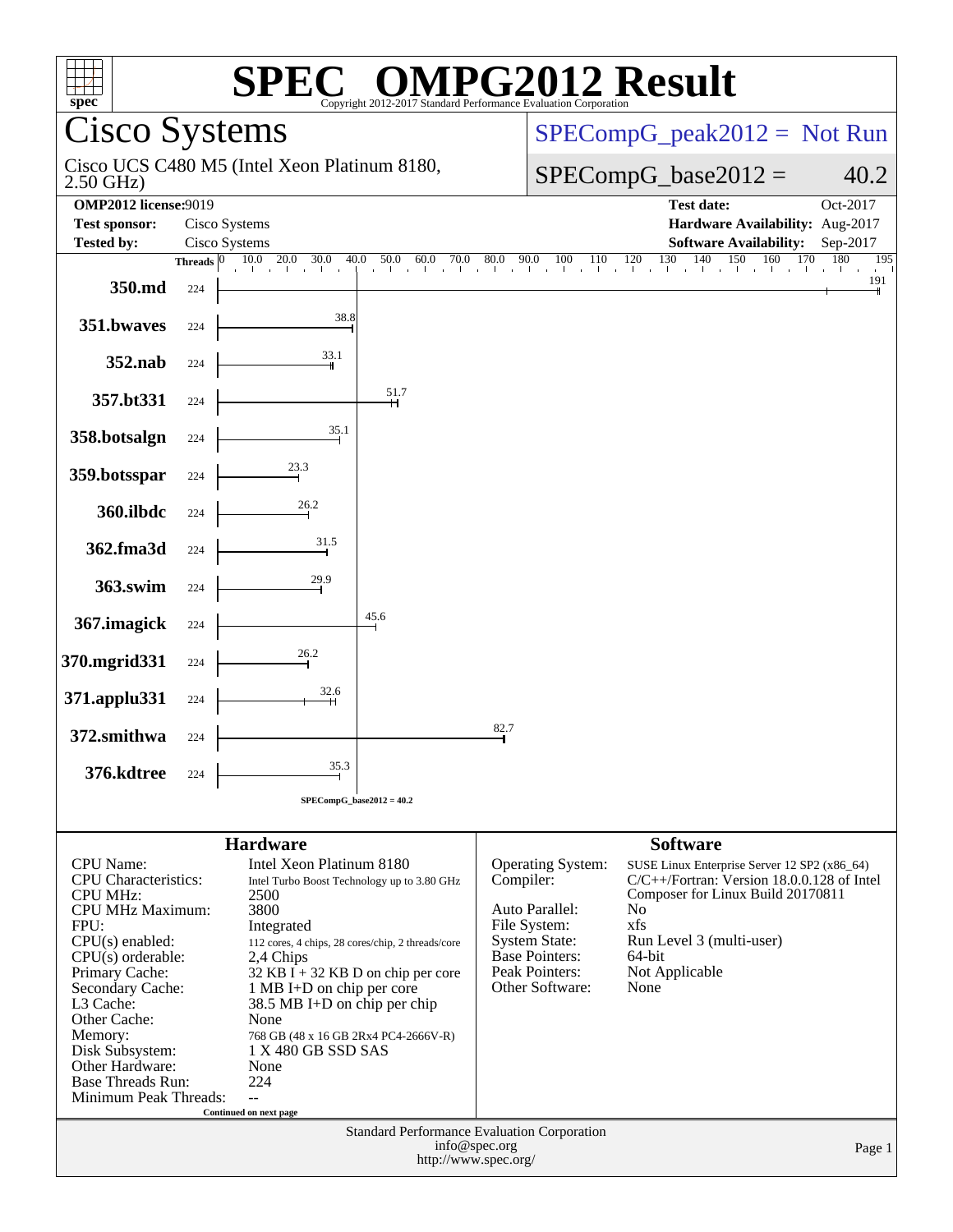

# SPI<br>Cisco Systems

### Cisco UCS C480 M5 (Intel Xeon Platinum 8180,

[SPECompG\\_peak2012 =](http://www.spec.org/auto/omp2012/Docs/result-fields.html#SPECompGpeak2012) Not Run

#### $SPECompG_base2012 = 40.2$  $SPECompG_base2012 = 40.2$

2.50 GHz)

[Maximum Peak Threads:](http://www.spec.org/auto/omp2012/Docs/result-fields.html#MaximumPeakThreads) --

**[OMP2012 license:](http://www.spec.org/auto/omp2012/Docs/result-fields.html#OMP2012license)**9019 **[Test date:](http://www.spec.org/auto/omp2012/Docs/result-fields.html#Testdate)** Oct-2017 **[Test sponsor:](http://www.spec.org/auto/omp2012/Docs/result-fields.html#Testsponsor)** Cisco Systems **[Hardware Availability:](http://www.spec.org/auto/omp2012/Docs/result-fields.html#HardwareAvailability)** Aug-2017 **[Tested by:](http://www.spec.org/auto/omp2012/Docs/result-fields.html#Testedby)** Cisco Systems **[Software Availability:](http://www.spec.org/auto/omp2012/Docs/result-fields.html#SoftwareAvailability)** Sep-2017

|                  |                                             |                                                                              |                 |                                                                                                                                                                                                                                                                                                                                                                                                                                                                                                                                                                                                                                                                                                                  |       | <b>Results Table</b>                               |                        |                        |              |                |              |                |              |  |
|------------------|---------------------------------------------|------------------------------------------------------------------------------|-----------------|------------------------------------------------------------------------------------------------------------------------------------------------------------------------------------------------------------------------------------------------------------------------------------------------------------------------------------------------------------------------------------------------------------------------------------------------------------------------------------------------------------------------------------------------------------------------------------------------------------------------------------------------------------------------------------------------------------------|-------|----------------------------------------------------|------------------------|------------------------|--------------|----------------|--------------|----------------|--------------|--|
|                  |                                             |                                                                              |                 | <b>Base</b>                                                                                                                                                                                                                                                                                                                                                                                                                                                                                                                                                                                                                                                                                                      |       |                                                    |                        |                        |              | <b>Peak</b>    |              |                |              |  |
| <b>Benchmark</b> | Threads Seconds                             |                                                                              | Ratio           | <b>Seconds</b>                                                                                                                                                                                                                                                                                                                                                                                                                                                                                                                                                                                                                                                                                                   | Ratio | <b>Seconds</b>                                     | Ratio                  | <b>Threads Seconds</b> | <b>Ratio</b> | <b>Seconds</b> | <b>Ratio</b> | <b>Seconds</b> | <b>Ratio</b> |  |
| 350.md           | 224                                         | 26.3                                                                         | 176             | 24.2                                                                                                                                                                                                                                                                                                                                                                                                                                                                                                                                                                                                                                                                                                             | 191   | 24.3                                               | <u>191</u>             |                        |              |                |              |                |              |  |
| 351.bwaves       | 224                                         | 116                                                                          | 39.1            | 117                                                                                                                                                                                                                                                                                                                                                                                                                                                                                                                                                                                                                                                                                                              | 38.8  | 117                                                | 38.7                   |                        |              |                |              |                |              |  |
| $352$ .nab       | 224                                         | 117                                                                          | 33.1            | 119                                                                                                                                                                                                                                                                                                                                                                                                                                                                                                                                                                                                                                                                                                              | 32.6  | 117                                                | 33.3                   |                        |              |                |              |                |              |  |
| 357.bt331        | 224                                         | 94.7                                                                         | 50.0            | 91.6                                                                                                                                                                                                                                                                                                                                                                                                                                                                                                                                                                                                                                                                                                             | 51.7  | 91.1                                               | 52.0                   |                        |              |                |              |                |              |  |
| 358.botsalgn     | 224                                         | 124                                                                          | 35.1            | 124                                                                                                                                                                                                                                                                                                                                                                                                                                                                                                                                                                                                                                                                                                              | 35.1  | 124                                                | 35.1                   |                        |              |                |              |                |              |  |
| 359.botsspar     | 224                                         | 225                                                                          | 23.4            | 225                                                                                                                                                                                                                                                                                                                                                                                                                                                                                                                                                                                                                                                                                                              | 23.3  | 225                                                | 23.3                   |                        |              |                |              |                |              |  |
| 360.ilbdc        | 224                                         | 135                                                                          | 26.3            | 136                                                                                                                                                                                                                                                                                                                                                                                                                                                                                                                                                                                                                                                                                                              | 26.2  | <u>136</u>                                         | 26.2                   |                        |              |                |              |                |              |  |
| 362.fma3d        | 224                                         | 120                                                                          | 31.5            | 121                                                                                                                                                                                                                                                                                                                                                                                                                                                                                                                                                                                                                                                                                                              | 31.5  | 121                                                | 31.5                   |                        |              |                |              |                |              |  |
| $363$ .swim      | 224                                         | 152                                                                          | 29.8            | 151                                                                                                                                                                                                                                                                                                                                                                                                                                                                                                                                                                                                                                                                                                              | 30.0  | <b>151</b>                                         | 29.9                   |                        |              |                |              |                |              |  |
| 367. imagick     | 224                                         | 154                                                                          | 45.6            | 154                                                                                                                                                                                                                                                                                                                                                                                                                                                                                                                                                                                                                                                                                                              | 45.7  | 154                                                | 45.6                   |                        |              |                |              |                |              |  |
| 370.mgrid331     | 224                                         | 169                                                                          | 26.2            | 171                                                                                                                                                                                                                                                                                                                                                                                                                                                                                                                                                                                                                                                                                                              | 25.9  | 169                                                | 26.2                   |                        |              |                |              |                |              |  |
| 371.applu331     | 224                                         | 242                                                                          | 25.0            | 186                                                                                                                                                                                                                                                                                                                                                                                                                                                                                                                                                                                                                                                                                                              | 32.6  | 178                                                | 34.1                   |                        |              |                |              |                |              |  |
| 372.smithwa      | 224                                         | 64.8                                                                         | 82.7            | 64.7                                                                                                                                                                                                                                                                                                                                                                                                                                                                                                                                                                                                                                                                                                             | 82.8  | 65.1                                               | 82.3                   |                        |              |                |              |                |              |  |
| 376.kdtree       | 224                                         | 128                                                                          | 35.3            | 128                                                                                                                                                                                                                                                                                                                                                                                                                                                                                                                                                                                                                                                                                                              | 35.2  | 127                                                | 35.3                   |                        |              |                |              |                |              |  |
|                  |                                             |                                                                              |                 | Results appear in the order in which they were run. Bold underlined text indicates a median measurement.                                                                                                                                                                                                                                                                                                                                                                                                                                                                                                                                                                                                         |       |                                                    |                        |                        |              |                |              |                |              |  |
|                  | From /proc/cpuinfo<br>caution.)<br>siblings | 224 "processors"<br>cpu cores : 28<br>25 26 27 28 29 30<br>25 26 27 28 29 30 | $\sim 10$<br>56 | \$Rev: 395 \$ \$Date:: 2012-07-25 #\$ 8f8c0fe9e19c658963a1e67685e50647<br>running on C480-SLES12 Fri Oct 6 16:58:05 2017<br>This section contains SUT (System Under Test) info as seen by<br>some common utilities. To remove or add to this section, see:<br>http://www.spec.org/omp2012/Docs/config.html#sysinfo<br>model name: $Intel(R)$ Xeon(R) Platinum 8180 CPU @ 2.50GHz<br>4 "physical id"s (chips)<br>cores, siblings (Caution: counting these is hw and system dependent.<br>following excerpts from /proc/cpuinfo might not be reliable.<br>physical 0: cores 0 1 2 3 4 5 6 8 9 10 11 12 13 14 16 17 18 19 20 21 22 24<br>physical 1: cores 0 1 2 3 4 5 6 8 9 10 11 12 13 14 16 17 18 19 20 21 22 24 |       |                                                    |                        |                        |              |                | Use with     | The            |              |  |
|                  |                                             | 25 26 27 28 29 30                                                            |                 | physical 2: cores 0 1 2 3 4 5 6 8 9 10 11 12 13 14 16 17 18 19 20 21 22 24                                                                                                                                                                                                                                                                                                                                                                                                                                                                                                                                                                                                                                       |       |                                                    |                        |                        |              |                |              |                |              |  |
|                  |                                             |                                                                              |                 |                                                                                                                                                                                                                                                                                                                                                                                                                                                                                                                                                                                                                                                                                                                  |       |                                                    | Continued on next page |                        |              |                |              |                |              |  |
|                  |                                             |                                                                              |                 |                                                                                                                                                                                                                                                                                                                                                                                                                                                                                                                                                                                                                                                                                                                  |       | <b>Standard Performance Evaluation Corporation</b> | info@spec.org          |                        |              |                |              |                | Page 2       |  |

<http://www.spec.org/>

age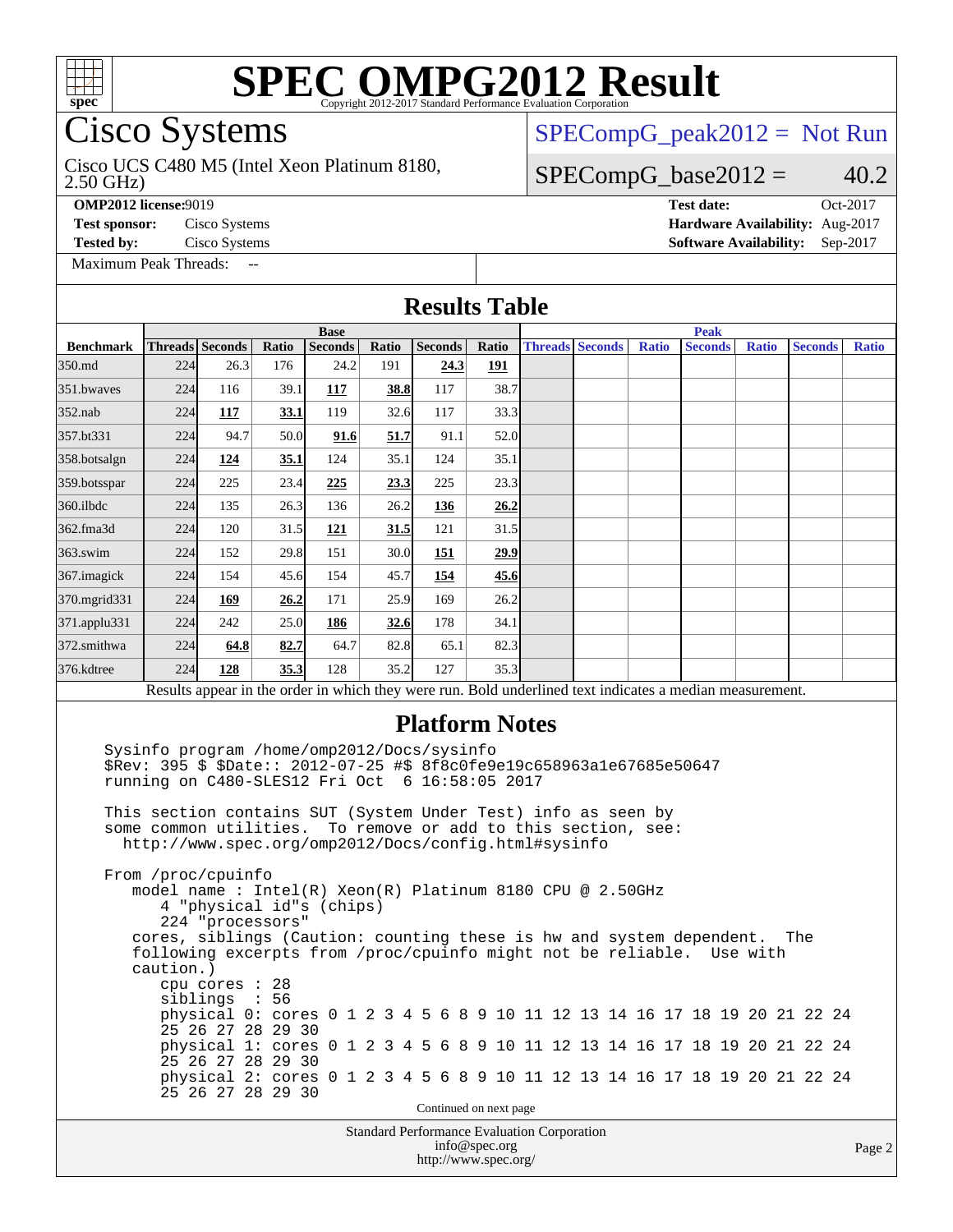

Cisco Systems

 $SPECompG_peak2012 = Not Run$  $SPECompG_peak2012 = Not Run$ 

2.50 GHz) Cisco UCS C480 M5 (Intel Xeon Platinum 8180,

 $SPECompG_base2012 = 40.2$  $SPECompG_base2012 = 40.2$ 

**[OMP2012 license:](http://www.spec.org/auto/omp2012/Docs/result-fields.html#OMP2012license)**9019 **[Test date:](http://www.spec.org/auto/omp2012/Docs/result-fields.html#Testdate)** Oct-2017 **[Test sponsor:](http://www.spec.org/auto/omp2012/Docs/result-fields.html#Testsponsor)** Cisco Systems **[Hardware Availability:](http://www.spec.org/auto/omp2012/Docs/result-fields.html#HardwareAvailability)** Aug-2017 **[Tested by:](http://www.spec.org/auto/omp2012/Docs/result-fields.html#Testedby)** Cisco Systems **[Software Availability:](http://www.spec.org/auto/omp2012/Docs/result-fields.html#SoftwareAvailability)** Sep-2017

#### **[Platform Notes \(Continued\)](http://www.spec.org/auto/omp2012/Docs/result-fields.html#PlatformNotes)**

 physical 3: cores 0 1 2 3 4 5 6 8 9 10 11 12 13 14 16 17 18 19 20 21 22 24 25 26 27 28 29 30 cache size : 39424 KB From /proc/meminfo<br>MemTotal: 790981324 kB HugePages\_Total: 0<br>Hugepagesize: 2048 kB Hugepagesize: /usr/bin/lsb\_release -d SUSE Linux Enterprise Server 12 SP2 From /etc/\*release\* /etc/\*version\* SuSE-release: SUSE Linux Enterprise Server 12 (x86\_64) VERSION = 12 PATCHLEVEL = 2 # This file is deprecated and will be removed in a future service pack or release. # Please check /etc/os-release for details about this release. os-release: NAME="SLES" VERSION="12-SP2" VERSION\_ID="12.2" PRETTY NAME="SUSE Linux Enterprise Server 12 SP2" ID="sles" ANSI\_COLOR="0;32" CPE\_NAME="cpe:/o:suse:sles:12:sp2" uname -a: Linux C480-SLES12 4.4.21-69-default #1 SMP Tue Oct 25 10:58:20 UTC 2016 (9464f67) x86\_64 x86\_64 x86\_64 GNU/Linux run-level 3 Oct 5 13:19 SPEC is set to: /home/omp2012 Filesystem Type Size Used Avail Use% Mounted on<br>
/dev/sda3 xfs 404G 79G 326G 20% /home 79G 326G 20% /home Additional information from dmidecode: BIOS Cisco Systems, Inc. C480M5.3.1.0.272.0613172154 06/13/2017 Memory:<br>48x 16 GB 48x 0xCE00 M393A2G40EB2-CTD 16 GB 2666 MHz 2 rank (End of data from sysinfo program)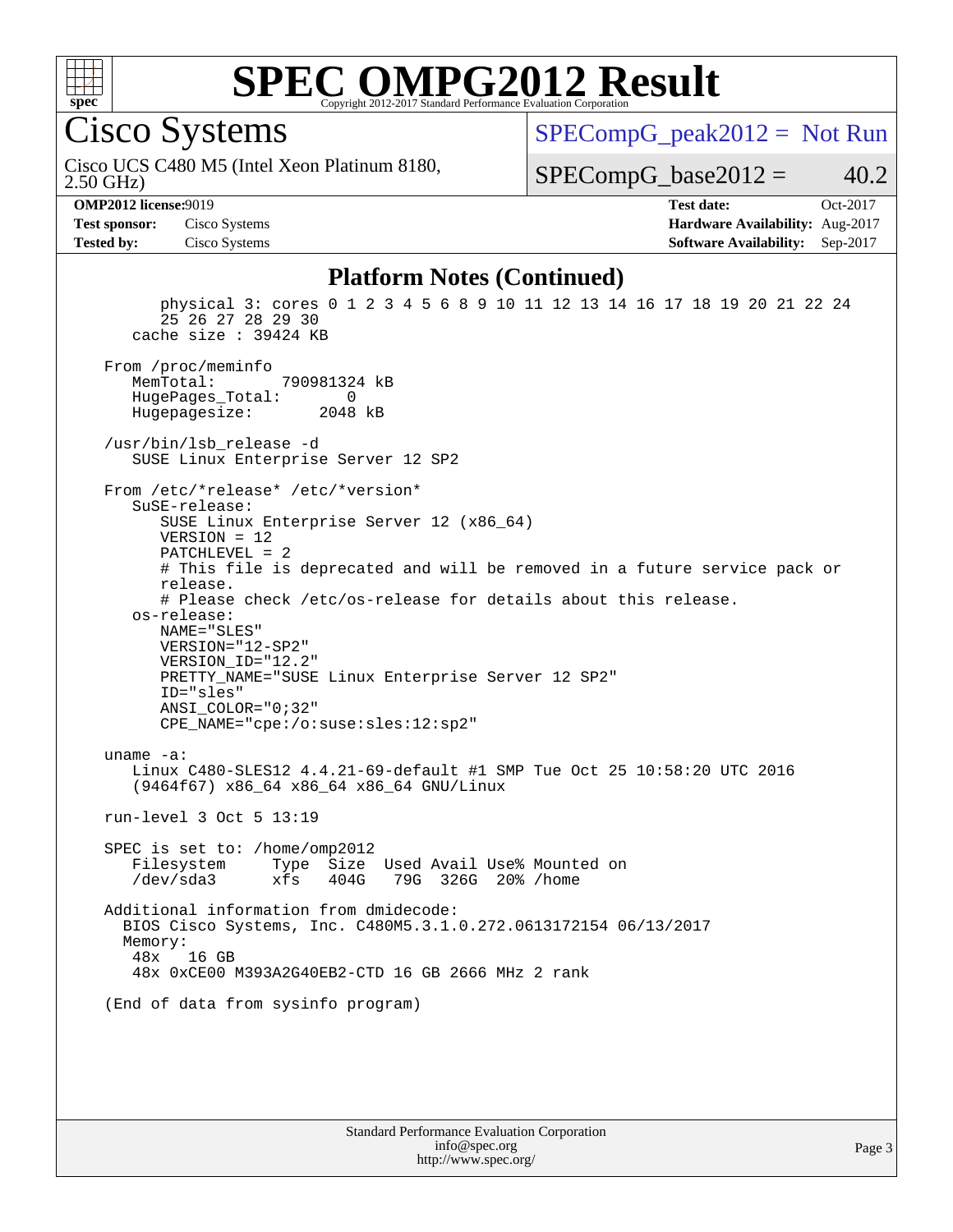

Cisco Systems

 $SPECompG_peak2012 = Not Run$  $SPECompG_peak2012 = Not Run$ 

2.50 GHz) Cisco UCS C480 M5 (Intel Xeon Platinum 8180,

 $SPECompG_base2012 = 40.2$  $SPECompG_base2012 = 40.2$ 

**[Test sponsor:](http://www.spec.org/auto/omp2012/Docs/result-fields.html#Testsponsor)** Cisco Systems **[Hardware Availability:](http://www.spec.org/auto/omp2012/Docs/result-fields.html#HardwareAvailability)** Aug-2017 **[Tested by:](http://www.spec.org/auto/omp2012/Docs/result-fields.html#Testedby)** Cisco Systems **[Software Availability:](http://www.spec.org/auto/omp2012/Docs/result-fields.html#SoftwareAvailability)** Sep-2017

**[OMP2012 license:](http://www.spec.org/auto/omp2012/Docs/result-fields.html#OMP2012license)**9019 **[Test date:](http://www.spec.org/auto/omp2012/Docs/result-fields.html#Testdate)** Oct-2017

#### **[General Notes](http://www.spec.org/auto/omp2012/Docs/result-fields.html#GeneralNotes)**

 ======================================================================== BIOS settings notes: Transparent Huge Pages enabled with: echo always > /sys/kernel/mm/transparent\_hugepage/enabled BIOS settings notes: Intel HyperThreading Technology set to Enabled CPU performance set to Enterprise Power Performance Tuning set to OS Sub Numa Clustering (SNC) set to Disabled IMC Interleaving set to Auto General OMP Library Settings ENV\_KMP\_LIBRARY=turnaround ENV\_OMP\_SCHEDULE=static ENV\_KMP\_BLOCKTIME=200 ENV\_KMP\_STACKSIZE=16G ENV\_OMP\_DYNAMIC=FALSE ENV\_OMP\_NESTED=FALSE ========================================================================

 General base OMP Library Settings ENV\_KMP\_AFFINITY=compact,1

### **[Base Compiler Invocation](http://www.spec.org/auto/omp2012/Docs/result-fields.html#BaseCompilerInvocation)**

[C benchmarks](http://www.spec.org/auto/omp2012/Docs/result-fields.html#Cbenchmarks):  $i$ 

[C++ benchmarks:](http://www.spec.org/auto/omp2012/Docs/result-fields.html#CXXbenchmarks) [icpc](http://www.spec.org/omp2012/results/res2017q4/omp2012-20171010-00129.flags.html#user_CXXbase_intel_icpc_2d899f8d163502b12eb4a60069f80c1c)

[Fortran benchmarks](http://www.spec.org/auto/omp2012/Docs/result-fields.html#Fortranbenchmarks): [ifort](http://www.spec.org/omp2012/results/res2017q4/omp2012-20171010-00129.flags.html#user_FCbase_intel_ifort_8a5e5e06b19a251bdeaf8fdab5d62f20)

### **[Base Portability Flags](http://www.spec.org/auto/omp2012/Docs/result-fields.html#BasePortabilityFlags)**

 350.md: [-FR](http://www.spec.org/omp2012/results/res2017q4/omp2012-20171010-00129.flags.html#user_baseFPORTABILITY350_md_f-FR) 357.bt331: [-mcmodel=medium](http://www.spec.org/omp2012/results/res2017q4/omp2012-20171010-00129.flags.html#user_basePORTABILITY357_bt331_f-mcmodel_3a41622424bdd074c4f0f2d2f224c7e5) 363.swim: [-mcmodel=medium](http://www.spec.org/omp2012/results/res2017q4/omp2012-20171010-00129.flags.html#user_basePORTABILITY363_swim_f-mcmodel_3a41622424bdd074c4f0f2d2f224c7e5) 367.imagick: [-std=c99](http://www.spec.org/omp2012/results/res2017q4/omp2012-20171010-00129.flags.html#user_baseCPORTABILITY367_imagick_f-std_2ec6533b6e06f1c4a6c9b78d9e9cde24)

### **[Base Optimization Flags](http://www.spec.org/auto/omp2012/Docs/result-fields.html#BaseOptimizationFlags)**

[C benchmarks](http://www.spec.org/auto/omp2012/Docs/result-fields.html#Cbenchmarks):

[-O3](http://www.spec.org/omp2012/results/res2017q4/omp2012-20171010-00129.flags.html#user_CCbase_f-O3) [-qopenmp](http://www.spec.org/omp2012/results/res2017q4/omp2012-20171010-00129.flags.html#user_CCbase_f-qopenmp) [-ipo](http://www.spec.org/omp2012/results/res2017q4/omp2012-20171010-00129.flags.html#user_CCbase_f-ipo_84062ab53814f613187d02344b8f49a7) [-xHost](http://www.spec.org/omp2012/results/res2017q4/omp2012-20171010-00129.flags.html#user_CCbase_f-xHost) [-ansi-alias](http://www.spec.org/omp2012/results/res2017q4/omp2012-20171010-00129.flags.html#user_CCbase_f-ansi-alias)

Continued on next page

Standard Performance Evaluation Corporation [info@spec.org](mailto:info@spec.org) <http://www.spec.org/>